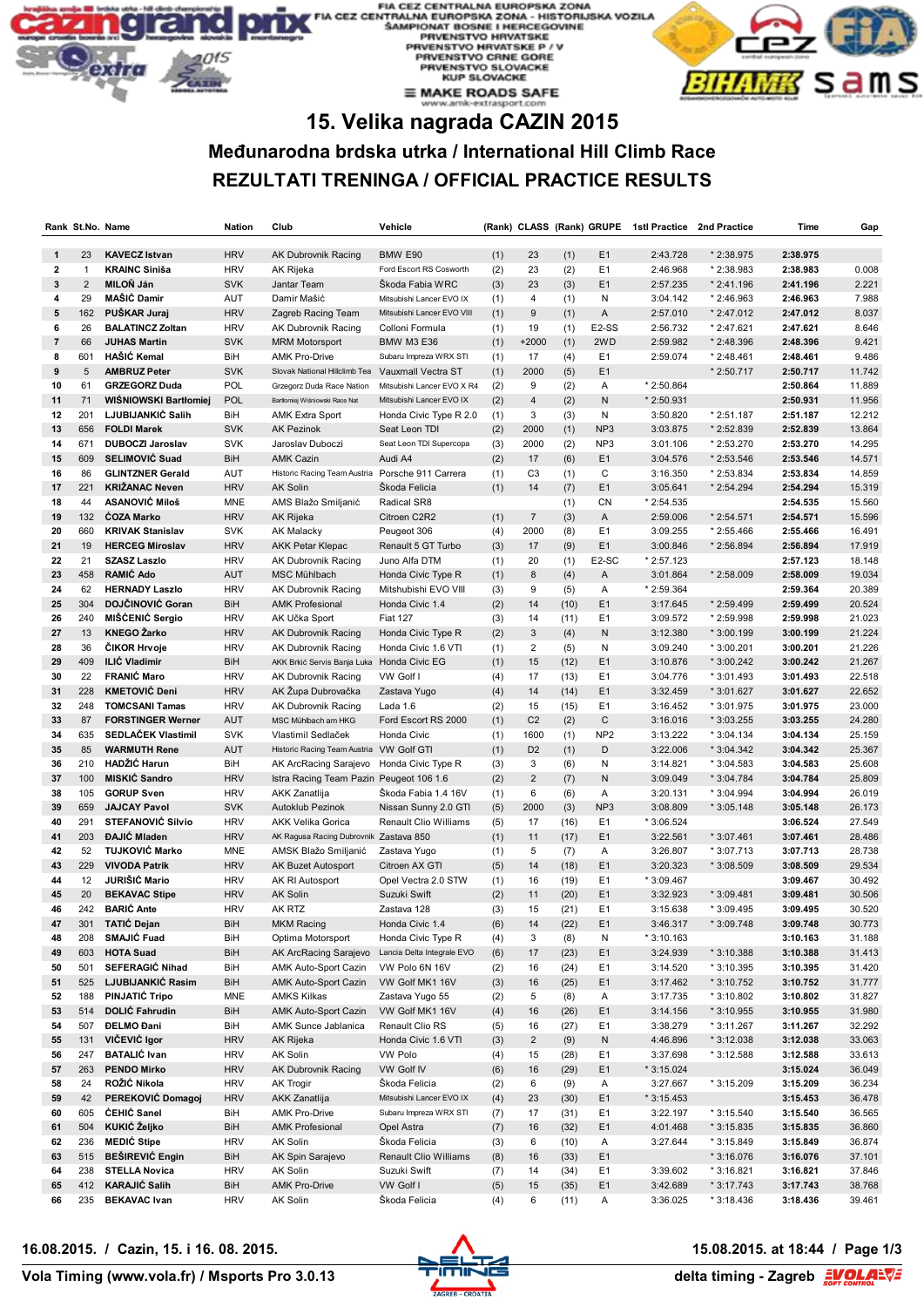# FIA CEZ CENTRALNA EUROPSKA ZONA<br>FIA CEZ CENTRALNA EUROPSKA ZONA - HISTORIJSKA VOZILA<br>SAMPIONAT BOSNE I HERCEGOVINE<br>PRVENSTVO HRVATSKE PRVENSTVO HRVATSKE P/V<br>PRVENSTVO CRNE GORE<br>PRVENSTVO SLOVACKE **KUP SLOVACKE**  $\equiv$  MAKE ROADS SAFE



### **15. Velika nagrada CAZIN 2015**

#### **Međunarodna brdska utrka / International Hill Climb Race REZULTATI TRENINGA / OFFICIAL PRACTICE RESULTS**

|          |                | Rank St.No. Name                                     | <b>Nation</b>            | Club                                             | Vehicle                               |             |                      |             |                      | (Rank) CLASS (Rank) GRUPE 1stl Practice 2nd Practice |             | Time                 | Gap                  |
|----------|----------------|------------------------------------------------------|--------------------------|--------------------------------------------------|---------------------------------------|-------------|----------------------|-------------|----------------------|------------------------------------------------------|-------------|----------------------|----------------------|
| 67       | $\overline{4}$ | <b>GACINA Ante</b>                                   | <b>HRV</b>               | <b>AKK Rogoznica</b>                             | VW Golf I GTI                         | (2)         | C <sub>2</sub>       | (3)         | С                    | 3:32.655                                             | $*3:18.638$ | 3:18.638             | 39.663               |
| 68       | 117            | RADULOVIĆ Dražen                                     | MNE                      | <b>AMSK Crmnica</b>                              | Citroen Saxo                          | (2)         | $\overline{7}$       | (12)        | Α                    | 3:21.770                                             | * 3:18.999  | 3:18.999             | 40.024               |
| 69       | 92             | STROŽIĆ Bojan                                        | <b>SLO</b>               | AK V-Racing                                      | Autobianchi A112 Abarth               | (1)         | C <sub>1</sub>       | (4)         | С                    | 3:37.740                                             | $*3:19.033$ | 3:19.033             | 40.058               |
| 70       | 502            | HADŽIĆ Bakir                                         | BiH                      | AK ArcRacing Sarajevo                            | Honda Integra                         | (9)         | 16                   | (36)        | E1                   | 3:26.322                                             | * 3:19.908  | 3:19.908             | 40.933               |
| 71       | 402            | MUJKIĆ Dželhad                                       | BiH                      | <b>AMK Pro-Drive</b>                             | VW Golf I                             | (6)         | 15                   | (37)        | E <sub>1</sub>       | 3:26.122                                             | * 3:19.942  | 3:19.942             | 40.967               |
| 72       | 40             | LJUBIJANKIĆ Hasan                                    | BiH                      | <b>AMK Cazin</b>                                 | Honda Civic                           | (7)         | 15                   | (38)        | E1                   | 3:33.599                                             | * 3:20.623  | 3:20.623             | 41.648               |
| 73       | 200            | <b>KACVINSKY Peter</b>                               | <b>SVK</b>               | Slovak National Hillclimb Team                   | <b>Renault Clio</b>                   | (6)         | 2000                 | (39)        | E1                   |                                                      | * 3:21.888  | 3:21.888             | 42.913               |
| 74       | 224            | <b>MEDAN Igor</b>                                    | <b>HRV</b>               | AK Ragusa Racing Dubrovnik Peugeot 106           |                                       | (8)         | 14                   | (40)        | E1                   | 3:33.426                                             | * 3:22.361  | 3:22.361             | 43.386               |
| 75       | 106            | <b>HRNIC Jasmin</b>                                  | <b>BiH</b>               | <b>AK Crankshaft</b>                             | Peugeot 106                           | (4)         | $\overline{c}$       | (10)        | N                    | 3:34.849                                             | * 3:22.637  | 3:22.637             | 43.662               |
| 76<br>77 | 405<br>516     | <b>HALILAGIĆ Asmir</b><br><b>MURTIC Izet</b>         | BiH                      | <b>AMK Extra Sport</b>                           | VW Golf MK1                           | (8)         | 15                   | (41)        | E1<br>E <sub>1</sub> | * 3:22.761                                           | $*3:23.403$ | 3:22.761             | 43.786               |
| 78       | 401            | <b>SIGURNJAK Mladen</b>                              | <b>BiH</b><br><b>HRV</b> | Auto Klub Murta<br>AK Učka Sport                 | Opel Vektra 2.0<br><b>VW Golf</b>     | (10)<br>(3) | 16<br>C <sub>2</sub> | (42)<br>(5) | C                    | 3:36.013<br>* 3:23.546                               |             | 3:23.403<br>3:23.546 | 44.428<br>44.571     |
| 79       | 411            | JELIČIĆ Darko                                        | BiH                      | <b>AK Crankshaft</b>                             | Zastava Yugo                          | (9)         | 15                   | (43)        | E <sub>1</sub>       | 3:32.540                                             | * 3:23.775  | 3:23.775             | 44.800               |
| 80       | 511            | <b>BILOŠ Dario</b>                                   | BiH                      | AKK Brkić Servis Banja Luka                      | VW Golf II                            | (11)        | 16                   | (44)        | E <sub>1</sub>       | 3:36.815                                             | * 3:23.786  | 3:23.786             | 44.811               |
| 81       | 295            | <b>GRDIC</b> Igor                                    | <b>HRV</b>               | AK Klek Ogulin                                   | Alfa Romeo 75                         | (8)         | 17                   | (45)        | E1                   | 3:51.618                                             | $*3:24.666$ | 3:24.666             | 45.691               |
| 82       | 91             | <b>RALSER Bernhard</b>                               | BiH                      | MSC Mühlbach                                     | Mini BMC Cooper S                     | (2)         | C <sub>1</sub>       | (6)         | С                    | 3:35.851                                             | * 3:25.668  | 3:25.668             | 46.693               |
| 83       | 103            | <b>STAHOR Tonći</b>                                  | <b>HRV</b>               | <b>AK Dubrovnik Racing</b>                       | VW Polo 1.4                           | (5)         | 6                    | (13)        | A                    | 3:38.004                                             | * 3:26.206  | 3:26.206             | 47.231               |
| 84       | 55             | ŠKAPIŠEK Sergej                                      | <b>SVK</b>               | Slovak National Hillclimb Tea                    | Opel Calibra 16V                      | (7)         | 2000                 | (46)        | E1                   |                                                      | * 3:27.290  | 3:27.290             | 48.315               |
| 85       | 613            | <b>HIRKIĆ Anel</b>                                   | <b>BiH</b>               | <b>AMK Pro-Drive</b>                             | Alfa Romeo 156                        | (9)         | 17                   | (47)        | E1                   | 3:34.166                                             | * 3:27.291  | 3:27.291             | 48.316               |
| 86       | 413            | <b>CUNJAK Draško</b>                                 | BiH                      | <b>MKM Racing</b>                                | Peugeot 106 1.6                       | (10)        | 15                   | (48)        | E1                   | 3:37.914                                             | * 3:28.785  | 3:28.785             | 49.810               |
| 87       | 681            | <b>SEMANIĆ Alem</b>                                  | <b>BiH</b>               | <b>AMK Extra Sport</b>                           | <b>Audi 2000</b>                      | (10)        | 17                   | (49)        | E <sub>1</sub>       | * 3:29.946                                           |             | 3:29.946             | 50.971               |
| 88       | 505            | <b>EMRIĆ Šefik</b>                                   | BiH                      | S57 Motorsport                                   | Opel Astra GSI 2.0 16v                | (12)        | 16                   | (50)        | E1                   | * 3:31.770                                           |             | 3:31.770             | 52.795               |
| 89       | 506            | <b>ABDIĆ Adis</b>                                    | <b>BiH</b>               | <b>AMK Extra Sport</b>                           | VW Golf MK1                           | (13)        | 16                   | (51)        | E <sub>1</sub>       | $*3:33.143$                                          |             | 3:33.143             | 54.168               |
| 90       | 113            | VLAŠIĆ Borna                                         | <b>HRV</b>               | <b>AKK Sveta Nedelja</b>                         | Škoda Fabia                           | (6)         | 6                    | (14)        | Α                    |                                                      | * 3:33.908  | 3:33.908             | 54.933               |
| 91       | 97             | PACHTEU Jürgen                                       | <b>AUT</b>               | MSC Mülbach                                      | Steyer Puch 650 TR                    | (1)         | A1                   | (15)        | Α                    | 3:58.996                                             | $*3:34.678$ | 3:34.678             | 55.703               |
| 92       | 309            | SAVIĆ Dario                                          | BiH                      | <b>AK Crankshaft</b>                             | Peugeot 106                           | (9)         | 14                   | (52)        | E1                   | $*3:41.452$                                          | 3:42.441    | 3:41.452             | 1:02.477             |
| 93       | 403            | <b>SMOLEK Ivan</b>                                   | <b>HRV</b>               | <b>AKK Zanatlija</b>                             | Fiat Abarth 1000 Berlina              | (1)         | B <sub>2</sub>       | (1)         | B                    | $*3:45.521$                                          |             | 3:45.521             | 1:06.546             |
| 94<br>95 | 81<br>206      | ŽUPAN Karlo<br><b>MILKOVIĆ Mato</b>                  | <b>HRV</b><br><b>HRV</b> | Belson Nostalgija                                | Zastava Yugo 1.3                      | (1)         | D <sub>4</sub>       | (2)         | D<br>E <sub>1</sub>  | 4:01.534                                             | * 3:45.878  | 3:45.878             | 1:06.903             |
| 96       | 11             | <b>MILENOVIĆ Dane</b>                                | BiH                      | AK Dubrovnik Racing<br>AK Spin Sarajevo          | Zastava Yugo Proto<br><b>Fiat 128</b> | (3)<br>(1)  | 11<br>1300           | (53)        |                      | 4:15.749<br>$*3:50.450$                              | * 3:49.403  | 3:49.403<br>3:50.450 | 1:10.428<br>1:11.475 |
| 97       | 82             | <b>FREUDENSCHUS Willy</b>                            | <b>AUT</b>               | <b>Team Terschl Austria</b>                      | <b>BMW 323i</b>                       | (1)         | D <sub>3</sub>       | (3)         | D                    | * 3:54.287                                           |             | 3:54.287             | 1:15.312             |
| 98       | 93             | <b>LANDMANN Jochen</b>                               | AUT                      | MSC Mühlbach am HKG                              | VW Austro Vau                         | (1)         | E <sub>2</sub>       | (1)         | Ε                    | * 4:02.663                                           | 4:19.044    | 4:02.663             | 1:23.688             |
| 99       |                | 118 STOJNIĆ Milan                                    | <b>BiH</b>               | AKK Banja Luka                                   | Honda Civic VTI 1.6                   | (5)         | 2                    | (11)        | N                    | $*4:11.218$                                          |             | 4:11.218             | 1:32.243             |
|          |                | <b>DNS - 1stl Practice</b>                           |                          |                                                  |                                       |             |                      |             |                      |                                                      |             |                      |                      |
|          | 55             | <b>ŠKAPIŠEK Sergej</b>                               | <b>SVK</b>               | Slovak National Hillclimb Tea Opel Calibra 16V   |                                       |             | 2000                 |             | E <sub>1</sub>       |                                                      | * 3:27.290  |                      |                      |
|          | 200            | <b>KACVINSKY Peter</b>                               | SVK                      | Slovak National Hillclimb Team                   | Renault Clio                          |             | 2000                 |             | E <sub>1</sub>       |                                                      | * 3:21.888  |                      |                      |
|          | 204            | <b>BODNARUK Krešimir</b>                             | <b>BiH</b>               | AK ArcRacing Sarajevo                            | Honda Civic Type R                    |             | 3                    |             | $\sf N$              |                                                      |             |                      |                      |
|          | 515            | <b>BESIREVIĆ Engin</b><br><b>DNF - 1stl Practice</b> | BiH                      | AK Spin Sarajevo                                 | Renault Clio Williams                 |             | 16                   |             | E <sub>1</sub>       |                                                      | * 3:16.076  |                      |                      |
|          |                |                                                      |                          |                                                  |                                       |             |                      |             |                      |                                                      |             |                      |                      |
|          |                | <b>AMBRUZ Peter</b>                                  | <b>SVK</b>               | Slovak National Hillclimb Tea Vauxmall Vectra ST |                                       |             | 2000                 |             | E1                   |                                                      | * 2:50.717  |                      |                      |
|          | 30             | <b>KOPAJTIĆ Dejan</b>                                | <b>HRV</b>               | AK Rijeka                                        | Zastava Yugo                          |             | 16                   |             | E <sub>1</sub>       |                                                      |             |                      |                      |
|          | 113            | VLAŠIĆ Borna                                         | <b>HRV</b>               | AKK Sveta Nedelja                                | Škoda Fabia                           |             | 6                    |             | Α                    |                                                      | * 3:33.908  |                      |                      |
|          |                | 517 STUPAR Dalibor<br><b>DNS - 2nd Practice</b>      | BiH                      | <b>MKM Racing</b>                                | Zastava Yugo 2.0                      |             | 16                   |             | E1                   |                                                      |             |                      |                      |
|          |                |                                                      |                          |                                                  |                                       |             |                      |             |                      |                                                      |             |                      |                      |
|          | 11             | <b>MILENOVIĆ Dane</b>                                | BiH                      | AK Spin Sarajevo                                 | <b>Fiat 128</b>                       |             | 1300                 |             |                      | * 3:50.450                                           |             |                      |                      |
|          | 12             | JURIŠIĆ Mario                                        | <b>HRV</b>               | AK RI Autosport                                  | Opel Vectra 2.0 STW                   |             | 16                   |             | E1                   | * 3:09.467                                           |             |                      |                      |
|          | 21             | <b>SZASZ Laszlo</b>                                  | <b>HRV</b>               | AK Dubrovnik Racing<br>AK Rijeka                 | Juno Alfa DTM                         |             | 20                   |             | E2-SC                | $*2:57.123$                                          |             |                      |                      |
|          | 30<br>44       | KOPAJTIĆ Dejan<br><b>ASANOVIĆ Miloš</b>              | <b>HRV</b><br><b>MNE</b> | AMS Blažo Smiljanić                              | Zastava Yugo<br>Radical SR8           |             | 16                   |             | E1<br>CN             | $*2:54.535$                                          |             |                      |                      |
|          | 61             | <b>GRZEGORZ Duda</b>                                 | POL                      | Grzegorz Duda Race Nation                        | Mitsubishi Lancer EVO X R4            |             | 9                    |             | Α                    | * 2:50.864                                           |             |                      |                      |
|          | 62             | <b>HERNADY Laszlo</b>                                | <b>HRV</b>               | AK Dubrovnik Racing                              | Mitshubishi EVO VIII                  |             | 9                    |             | Α                    | $*2:59.364$                                          |             |                      |                      |
|          | 71             | WIŚNIOWSKI Bartłomiej                                | POL                      | Bartłomiej Wiśniowski Race Nat                   | Mitsubishi Lancer EVO IX              |             | 4                    |             | Ν                    | * 2:50.931                                           |             |                      |                      |
|          | 82             | <b>FREUDENSCHUS Willy</b>                            | AUT                      | Team Terschl Austria                             | <b>BMW 323i</b>                       |             | D <sub>3</sub>       |             | D                    | $*3:54.287$                                          |             |                      |                      |
|          | 118            | <b>STOJNIĆ Milan</b>                                 | BiH                      | AKK Banja Luka                                   | Honda Civic VTI 1.6                   |             | 2                    |             | Ν                    | $*4:11.218$                                          |             |                      |                      |
|          | 204            | <b>BODNARUK Krešimir</b>                             | <b>BiH</b>               | AK ArcRacing Sarajevo                            | Honda Civic Type R                    |             | 3                    |             | N                    |                                                      |             |                      |                      |
|          | 208            | <b>SMAJIĆ Fuad</b>                                   | BiH                      | Optima Motorsport                                | Honda Civic Type R                    |             | 3                    |             | Ν                    | $*3:10.163$                                          |             |                      |                      |
|          | 263            | <b>PENDO Mirko</b>                                   | <b>HRV</b>               | AK Dubrovnik Racing                              | VW Golf IV                            |             | 16                   |             | E <sub>1</sub>       | $*3:15.024$                                          |             |                      |                      |
|          | 291            | <b>STEFANOVIĆ Silvio</b>                             | <b>HRV</b>               | AKK Velika Gorica                                | Renault Clio Williams                 |             | 17                   |             | E <sub>1</sub>       | * 3:06.524                                           |             |                      |                      |
|          | 401            | <b>SIGURNJAK Mladen</b>                              | <b>HRV</b>               | AK Učka Sport                                    | <b>VW Golf</b>                        |             | C <sub>2</sub>       |             | С                    | $*3:23.546$                                          |             |                      |                      |
|          | 403            | <b>SMOLEK Ivan</b>                                   | <b>HRV</b>               | AKK Zanatlija                                    | Fiat Abarth 1000 Berlina              |             | B2                   |             | В                    | $*3:45.521$                                          |             |                      |                      |

**16.08.2015. / Cazin, 15. i 16. 08. 2015. 15.08.2015. at 18:44 / Page 2/3**



 **EMRIĆ Šefik** BiH S57 Motorsport Opel Astra GSI 2.0 16v 16 E1 \* 3:31.770 **ABDIĆ Adis BiH** AMK Extra Sport VW Golf MK1 16 E1 \* 3:33.143

delta timing - Zagreb **EVOLAEVE**